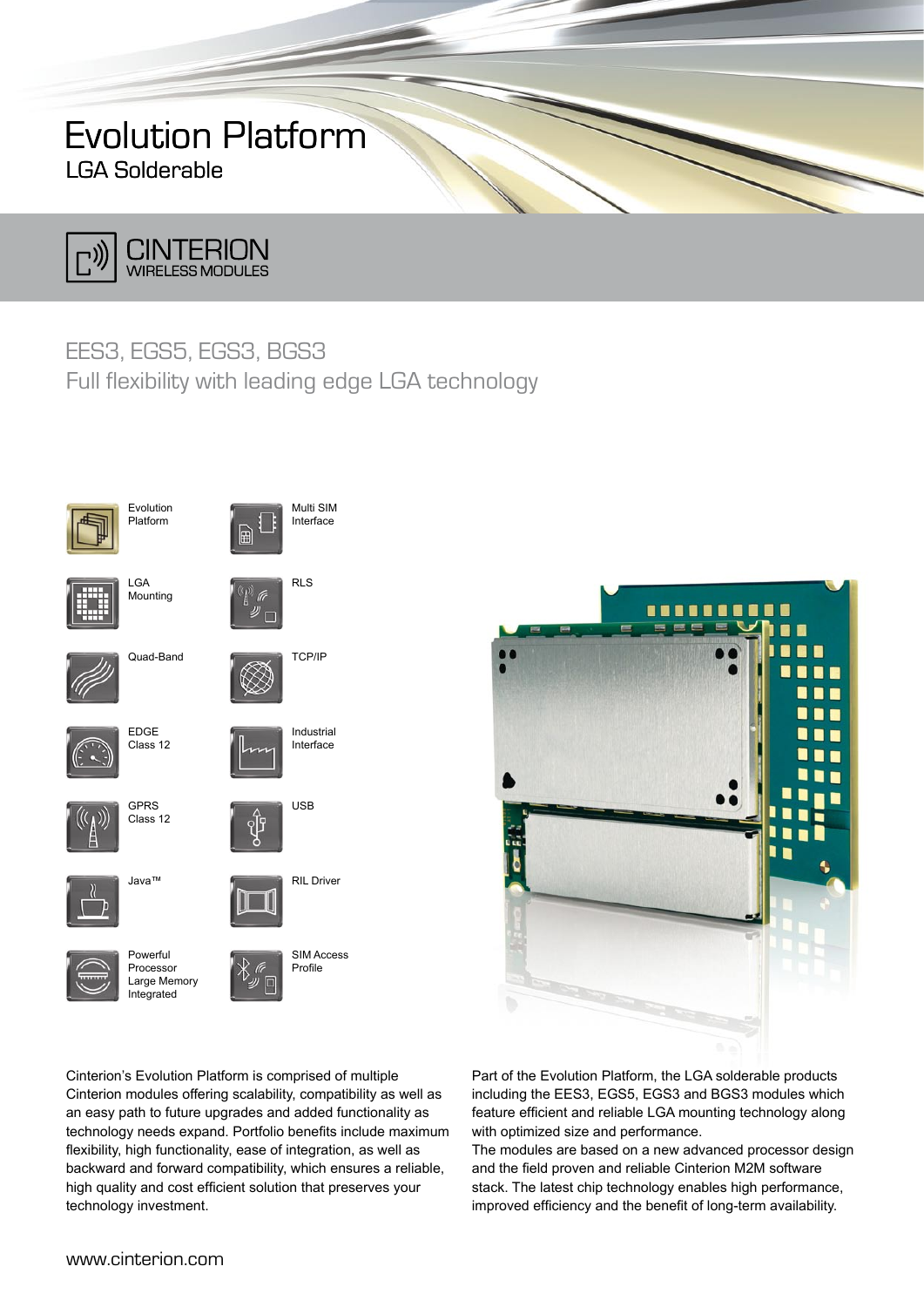| EES3 | • EDGE Class 12<br>• GPRS Class 12<br>• GSM | <b>The EES3 Wireless Module</b> — One of the smallest EDGE modules in the world<br>(Enhanced Data Rates for GSM Evolution - the fastest transmission standard in<br>GSM). The EES3 features an integrated TCP/IP stack over AT, serial and USB ports,<br>and a RIL driver for Microsoft® Windows™ Mobile 6.1 based devices.                                        |
|------|---------------------------------------------|--------------------------------------------------------------------------------------------------------------------------------------------------------------------------------------------------------------------------------------------------------------------------------------------------------------------------------------------------------------------|
| EGS5 | • GPRS Class 12<br>• GSM<br>• JAVA™         | The EGS5 Wireless Module — Offers embedded JAVA <sup><math>m</math></sup> processing based on a<br>state-of-the-art ARM 9 processor architecture. Other features include GPRS Class<br>12 functionality, an integrated TCP/IP stack over AT, and an array of industrial<br>interfaces such as SPI, I <sup>2</sup> C bus, USB, AD/DA converter, and multiple GPIOs. |
| EGS3 | • GPRS Class 12<br>• GSM                    | <b>The EGS3 Wireless Module</b> — Offers enhanced M2M connectivity with GPRS<br>Class 12 functionality, an integrated TCP/IP stack over AT as well as industrial<br>interfaces SPI, I <sup>2</sup> C, and USB port.                                                                                                                                                |
|      | • GPRS Class 10<br>• GSM                    | The BGS3 Wireless Module - Basic M2M functionality with GPRS Class 10<br>functionality, two serial interfaces, an integrated TCP/IP stack over AT and a RIL<br>driver for Microsoft <sup>®</sup> Windows™ Mobile 6.1 based devices.                                                                                                                                |



**EDGE Class 12** — The highest symmetric data speed (236.8 kbps in uplink and downlink) for M2M applications requiring fast data transmissions.

**GPRS Class 12** — High symmetric data speed (86 kbps in uplink and downlink) for M2M applications.

**RLS Monitoring** — Remote Link Stability Monitoring providing network performance information which enables for example effective customized jamming detection.

**Advanced Temperature Management** — Protects the module in critical thermal environments to maintain reliability and functionality, allowing a long product life time.

**Internal Memory** — Fully integrated and optimized internal memory for highest reliability and easy design-in.

**JavaTM** — Java offers easy and fast application development, a broad choice of tools, high code reusability, easy maintenance, a proven security concept, on-device debugging as well as multi-threading programming and program execution.

**Multi SIM Interface** — Flexible SIM interface enables usage of the best fitting and newest SIM technology — from regular SIM cards to M2M component SIM's.



### **Cinterion Global Support**

Local engineers, a competent helpdesk, a dedicated team of R&D specialists and an advanced development center are the hallmarks of our leading support offer. The Cinterion support includes:

- Personal design-in consulting for hardware and software
- Extensive RF test capabilities
- GCF/PTCRB conform pretests to validate approval readiness
- Guidelines for local approvals and acceptances
- Regular training workshops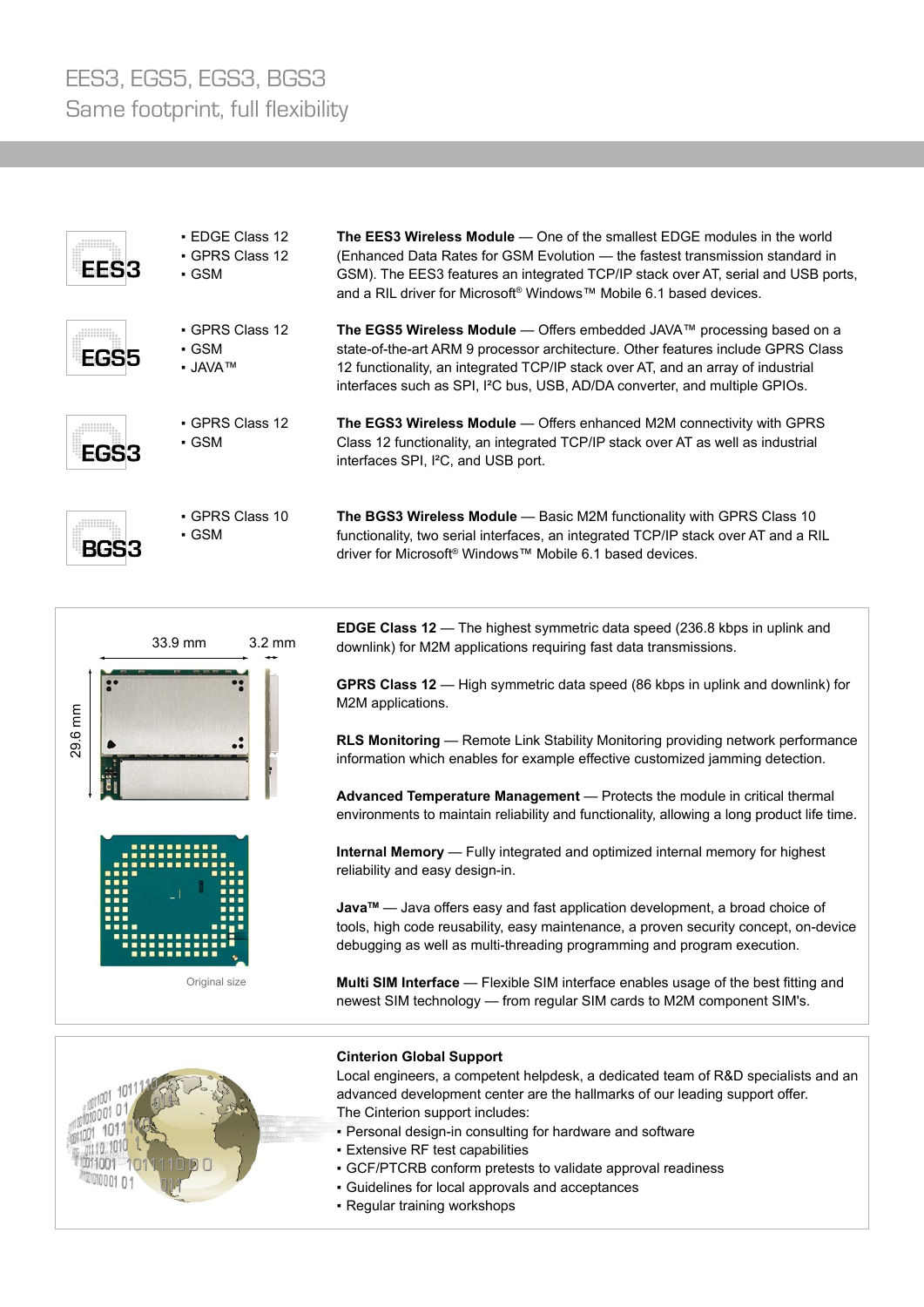|                                                                                                     | <b>EES3</b>                 | <b>EGS5</b>                 | <b>EGS3</b>                 | <b>BGS3</b>                            |  |  |  |
|-----------------------------------------------------------------------------------------------------|-----------------------------|-----------------------------|-----------------------------|----------------------------------------|--|--|--|
|                                                                                                     | <b>EDGE</b>                 | Java™                       | <b>GPRS Advanced</b>        | <b>GPRS Standard</b>                   |  |  |  |
| <b>General features</b>                                                                             |                             |                             |                             |                                        |  |  |  |
| Control via AT commands                                                                             | $\bullet$                   | $\bullet$                   | $\bullet$                   | $\bullet$                              |  |  |  |
| EDGE (E-GPRS) multi-slot                                                                            | Class 12                    |                             |                             |                                        |  |  |  |
| <b>GPRS</b> multi-slot                                                                              | Class 12                    | Class 12                    | Class 12                    | Class 10                               |  |  |  |
| <b>Circuit Switched Data</b>                                                                        | Up to 14.4 kbps             | Up to 14.4 kbps             | Up to 14.4 kbps             | Up to 14.4 kbps                        |  |  |  |
| <b>SMS</b>                                                                                          |                             |                             |                             |                                        |  |  |  |
| Fax                                                                                                 | Group 3, class 1            | Group 3, class 1            | Group 3, class 1            | Group 3, class 1                       |  |  |  |
| Control via AT commands (Hayes 3GPP TS 27.007 and 27.005)                                           | ٠                           |                             |                             |                                        |  |  |  |
| SIM Application Toolkit (release 99)                                                                | ٠                           |                             | ٠                           | ٠                                      |  |  |  |
| TCP/IP stack access via AT commands                                                                 |                             |                             | $\bullet$                   | ٠                                      |  |  |  |
| Internet services: TCP, UDP, HTTP, FTP, SMTP, POP3                                                  |                             |                             | $\bullet$                   | ٠                                      |  |  |  |
| Supply voltage range: 3.2  4.5 V                                                                    |                             |                             | $\bullet$                   | $\bullet$                              |  |  |  |
| Operational temperature range: -40 $^{\circ}$ C to +85 $^{\circ}$ C, switch off: > +85 $^{\circ}$ C |                             |                             | $\bullet$                   | $\bullet$                              |  |  |  |
| Dimensions: 33.9 x 29.6 x 3.2 mm                                                                    |                             |                             | $\bullet$                   |                                        |  |  |  |
| Weight: 5.5 g                                                                                       |                             |                             |                             |                                        |  |  |  |
| Specification for EDGE data transmission                                                            |                             |                             |                             |                                        |  |  |  |
|                                                                                                     | Max. 236.8 kbps             |                             |                             |                                        |  |  |  |
| EDGE Class 12                                                                                       | (DL and UL)                 |                             |                             |                                        |  |  |  |
| Modulation and coding schemes MCS 1-9                                                               |                             |                             |                             |                                        |  |  |  |
| Specification for GPRS data transmission                                                            |                             |                             |                             |                                        |  |  |  |
| GPRS Class 12 & Class 10                                                                            | Max. 86 kbps<br>(DL and UL) | Max. 86 kbps<br>(DL and UL) | Max. 86 kbps<br>(DL and UL) | Max. 86 kbps (DL)<br>Max. 43 kbps (UL) |  |  |  |
| Coding schemes CS 1-4                                                                               |                             |                             |                             |                                        |  |  |  |
| <b>Specification for voice</b>                                                                      |                             |                             |                             |                                        |  |  |  |
| Triple-rate codec for HR, FR, and EFR                                                               |                             |                             |                             |                                        |  |  |  |
| Adaptive multi-rate AMR                                                                             |                             |                             |                             |                                        |  |  |  |
| Hands-free operation, Echo cancellation & Noise reduction                                           |                             |                             | ٠                           |                                        |  |  |  |
| Java™ features                                                                                      |                             |                             |                             |                                        |  |  |  |
| Java™ profile IMP-NG & CLDC 1.1 HI                                                                  |                             | ٠                           |                             |                                        |  |  |  |
| Secure data transmission with HTTPS, SSL, and PKI                                                   |                             |                             |                             |                                        |  |  |  |
| Multi-threading programming and program execution                                                   |                             |                             |                             |                                        |  |  |  |
| Special features (extract)                                                                          |                             |                             |                             |                                        |  |  |  |
| RIL driver for Microsoft <sup>®</sup> Windows Mobile™ 6.1 based devices                             |                             |                             |                             |                                        |  |  |  |
| Character framing 7E1 and 8E1 at serial interface                                                   |                             |                             | $\bullet$                   |                                        |  |  |  |
| SIM Access Profile integrated                                                                       |                             |                             | $\bullet$                   |                                        |  |  |  |
| <b>RLS Monitoring</b>                                                                               |                             |                             | $\bullet$                   | $\bullet$                              |  |  |  |
| Advanced Temperature Management                                                                     | ٠                           | $\bullet$                   | $\bullet$                   | $\bullet$                              |  |  |  |
| Interfaces (LGA pads)                                                                               |                             |                             |                             |                                        |  |  |  |
| Antenna 50 $\Omega$ solder pad                                                                      | $\bullet$                   | $\bullet$                   | $\bullet$                   | $\bullet$                              |  |  |  |
| Audio: 2 x analog, 1 x digital                                                                      | $\bullet$                   | $\bullet$                   | $\bullet$                   | ٠                                      |  |  |  |
| Serial interfaces (ITU-T V.24 protocol)                                                             | 2                           | $\overline{2}$              | $\overline{c}$              | 2                                      |  |  |  |
| SIM card interface                                                                                  | 3 V, 1.8 V                  | 3 V, 1.8 V                  | 3 V, 1.8 V                  | 3 V, 1.8 V                             |  |  |  |
| USB 2.0 full speed                                                                                  | $\bullet$                   | $\bullet$                   | $\bullet$                   |                                        |  |  |  |
| I <sup>2</sup> C & SPI bus                                                                          | $\bullet$                   | $\bullet$                   | $\bullet$                   |                                        |  |  |  |
| Analog in and analog out (ADC and PWM)                                                              |                             | 2 ADC, 1 PWM                |                             |                                        |  |  |  |
| Multiple GPIOs                                                                                      |                             | $\bullet$                   |                             |                                        |  |  |  |
| <b>Approvals</b>                                                                                    |                             |                             |                             |                                        |  |  |  |
| CE, R&TTE, GCF, UL, FCC, IC, PTCRB                                                                  | $\bullet$                   | $\bullet$                   | ٠                           | $\bullet$                              |  |  |  |
| Local approvals and network operator certifications (list available)                                | ٠                           | ٠                           | $\bullet$                   | ٠                                      |  |  |  |
| <b>Delivery Package</b>                                                                             |                             |                             |                             |                                        |  |  |  |
| Tape and Reel, modules per reel                                                                     | 300                         | 300                         | 300                         | 300                                    |  |  |  |

For detailed specification please see Hardware Interface Description.